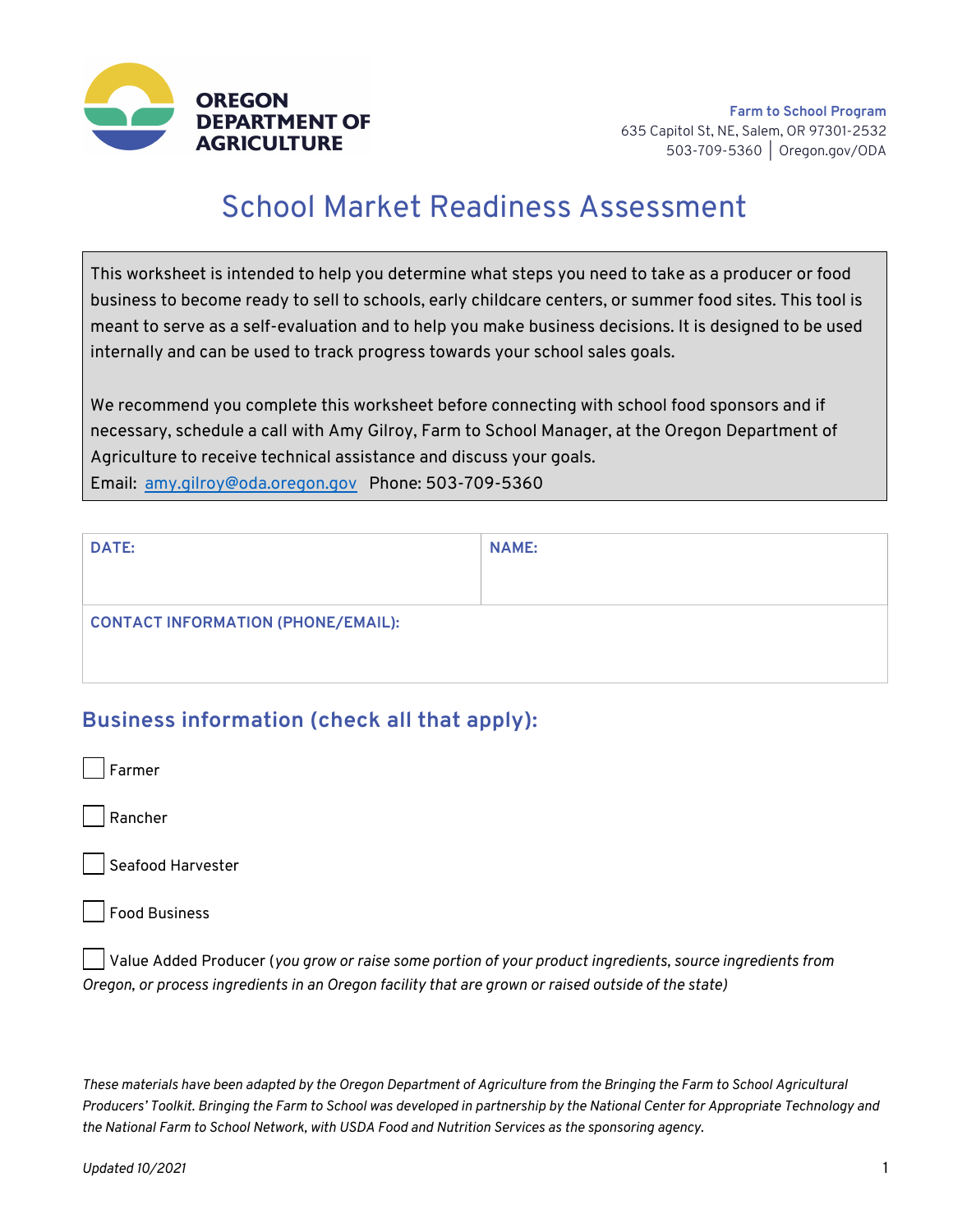

| <b>NAME OF BUSINESS:</b>                                                 | <b>LOCATION OF FACILITY/HEADQUARTERS:</b> |  |  |  |  |
|--------------------------------------------------------------------------|-------------------------------------------|--|--|--|--|
|                                                                          |                                           |  |  |  |  |
| <b>CITY &amp; COUNTY:</b>                                                |                                           |  |  |  |  |
| IS YOUR BUSINESS REGISTERED WITH THE STATE OF OREGON?   YES<br><b>NO</b> |                                           |  |  |  |  |
| IF YES, WHAT IS YOUR BUSINESS REGISTRY NUMBER?                           |                                           |  |  |  |  |

#### **Contact for sales staff/person**

| <b>NAME:</b> | <b>PHONE:</b> | <b>EMAIL:</b> |
|--------------|---------------|---------------|
|              |               |               |
|              |               |               |

| <b>FARM/RANCH SIZE IN ACRES:</b> | <b>GROSS SALES LAST YEAR:</b> |  |  |
|----------------------------------|-------------------------------|--|--|
|                                  |                               |  |  |

| <b>SEAFOOD SPECIES HARVESTED:</b>   | <b>POUNDS LANDED:</b> |
|-------------------------------------|-----------------------|
|                                     |                       |
|                                     |                       |
|                                     |                       |
|                                     |                       |
| <b>NUMBER OF YEARS IN BUSINESS:</b> |                       |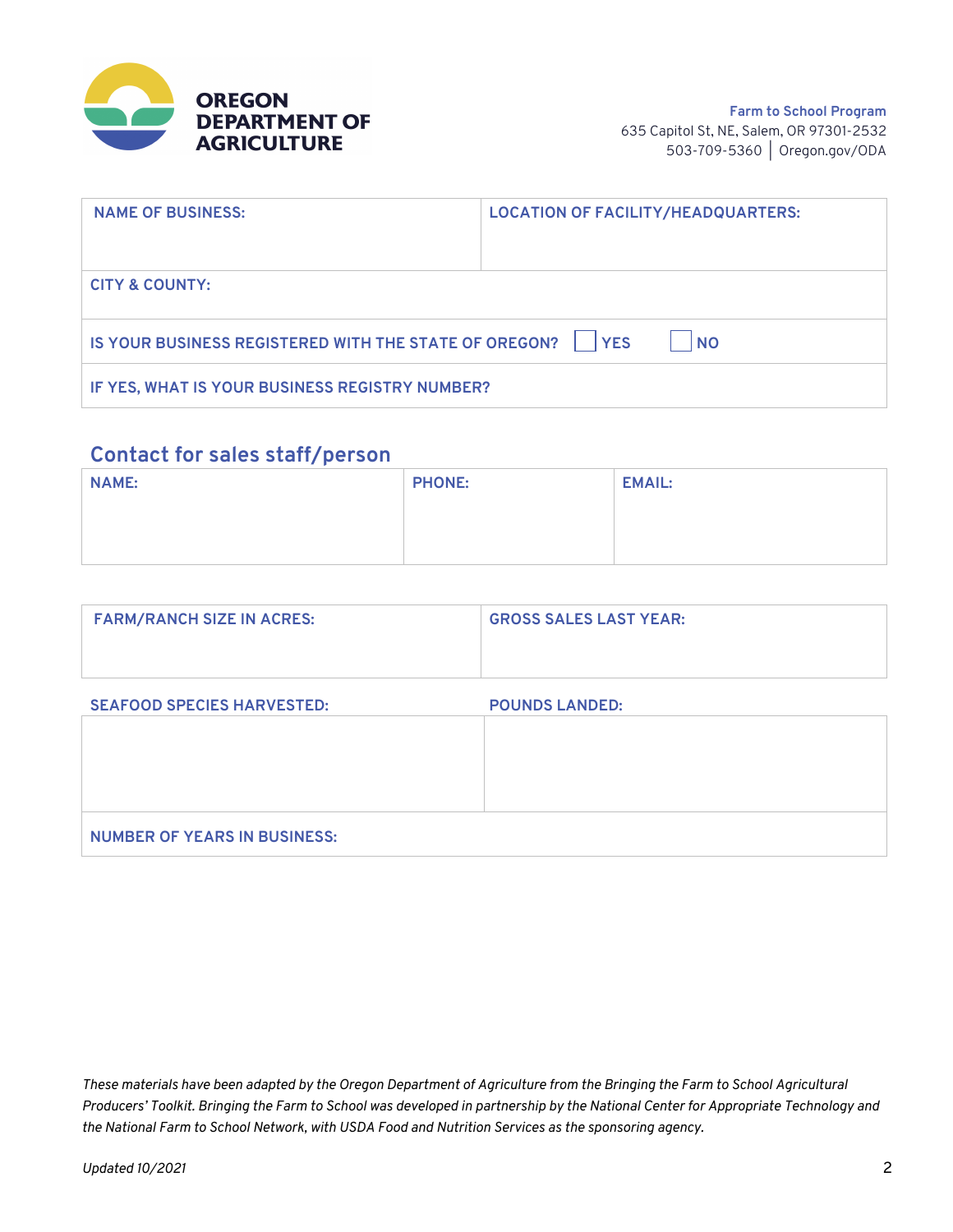

#### **Products you sell:**

| <b>PRODUCT</b> | <b>FORM</b> | <b>UNITS &amp; PACKAGING</b> | <b>MINIMUM PURCHASE</b> |
|----------------|-------------|------------------------------|-------------------------|
| Ex: tomatoes   | Fresh       | 50 count/box                 | 2,000                   |
|                |             |                              |                         |
|                |             |                              |                         |
|                |             |                              |                         |
|                |             |                              |                         |
|                |             |                              |                         |
|                |             |                              |                         |
|                |             |                              |                         |
|                |             |                              |                         |
|                |             |                              |                         |

**DO YOU HAVE PRODUCTS APPROVED FOR SCHOOLS? IF SO, LIST THEM HERE. DO YOU HAVE PRODUCT LIABILITY INSURANCE? WHAT IS YOUR COVERAGE LIMIT? WHAT PACK SIZES OR UNITS ARE YOUR PRODUCTS AVAILABLE IN?**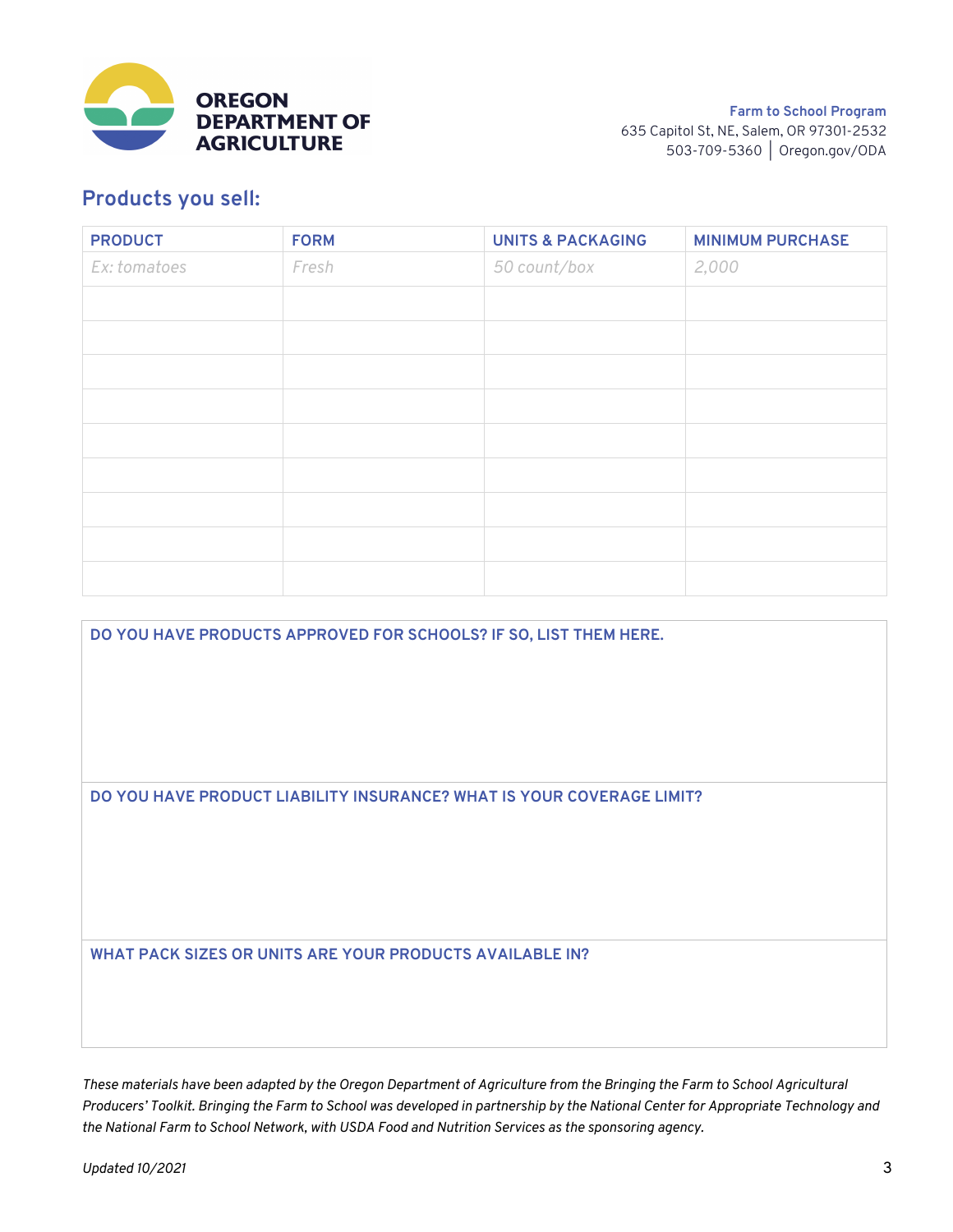

### **Please indicate if you have the following infrastructure (check all that apply):**

| $\vert$ $\vert$ On-site storage (warehousing)                           | $\vert$ $\vert$ Cold storage | Refrigerated transportation |
|-------------------------------------------------------------------------|------------------------------|-----------------------------|
| $\vert$ Product manufacturing statements $\vert$ Wash and pack stations |                              |                             |
| $\vert$ $\vert$ Cooking instructions for your product(s)                |                              |                             |

**Licensing and certification**

What certifications do you currently have for each product? If you don't have any current certifications, please indicated which you would like to have or are working towards. If the type of certification is not relevant, please write N/A. Indicate by Yes, No, or N/A under each certification scheme. If you have any other certifications, please list them in the columns on the right. If you have a food processing license, please indicate which ones in the last column. For more information on the types of food safety certifications please see *Food Safety Requirements for Selling into Child Nutrition Programs* in the toolbox.

| <b>Product</b> | Good<br><b>Agricultural</b><br><b>Practices</b><br>(GAP) | Good<br><b>Handling</b><br><b>Practices</b><br>(GHP) | <b>USDA</b><br>Organic | <b>USDA</b><br><b>Vendor</b> | <b>Hazard</b><br><b>Analysis</b><br><b>Critical</b><br><b>Control</b><br>Point<br>(HACCP) | Other<br>(please<br>list) | Other<br>(please<br>list) | <b>License</b> |
|----------------|----------------------------------------------------------|------------------------------------------------------|------------------------|------------------------------|-------------------------------------------------------------------------------------------|---------------------------|---------------------------|----------------|
|                |                                                          |                                                      |                        |                              |                                                                                           |                           |                           |                |
|                |                                                          |                                                      |                        |                              |                                                                                           |                           |                           |                |
|                |                                                          |                                                      |                        |                              |                                                                                           |                           |                           |                |
|                |                                                          |                                                      |                        |                              |                                                                                           |                           |                           |                |
|                |                                                          |                                                      |                        |                              |                                                                                           |                           |                           |                |
|                |                                                          |                                                      |                        |                              |                                                                                           |                           |                           |                |